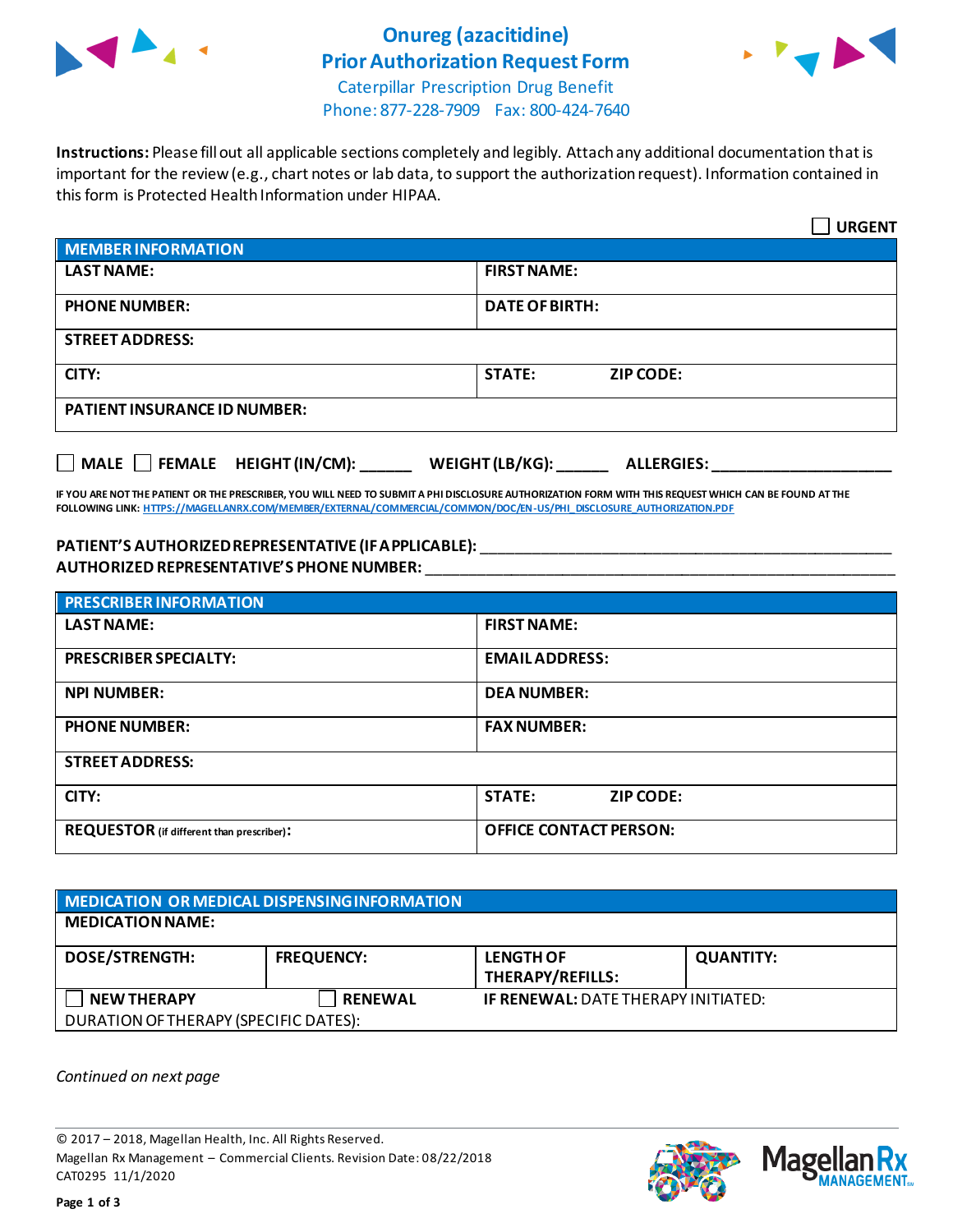

# **Onureg (azacitidine) Prior Authorization Request Form**





| <b>MEMBER'S LAST NAME:</b>                                                                                                                                                                                                                                                                                                                                                                                                                        | <b>MEMBER'S FIRST NAME:</b>                                                                                   |                                                       |  |  |
|---------------------------------------------------------------------------------------------------------------------------------------------------------------------------------------------------------------------------------------------------------------------------------------------------------------------------------------------------------------------------------------------------------------------------------------------------|---------------------------------------------------------------------------------------------------------------|-------------------------------------------------------|--|--|
|                                                                                                                                                                                                                                                                                                                                                                                                                                                   | 1. HAS THE PATIENT TRIED ANY OTHER MEDICATIONS FOR THIS CONDITION?                                            | <b>NO</b><br>YES (if yes, complete below)             |  |  |
| <b>MEDICATION/THERAPY (SPECIFY</b><br>DRUG NAME AND DOSAGE):                                                                                                                                                                                                                                                                                                                                                                                      | <b>DURATION OF THERAPY (SPECIFY</b><br>DATES):                                                                | <b>RESPONSE/REASON FOR</b><br><b>FAILURE/ALLERGY:</b> |  |  |
| <b>2. LIST DIAGNOSES:</b>                                                                                                                                                                                                                                                                                                                                                                                                                         |                                                                                                               | ICD-10:                                               |  |  |
| □ Acute myeloid leukemia(AML)                                                                                                                                                                                                                                                                                                                                                                                                                     | $ICD-10$                                                                                                      |                                                       |  |  |
| PRIOR AUTHORIZATION.                                                                                                                                                                                                                                                                                                                                                                                                                              | 3. REQUIRED CLINICAL INFORMATION: PLEASE PROVIDE ALL RELEVANT CLINICAL INFORMATION TO SUPPORT A               |                                                       |  |  |
| <b>Clinical Information:</b><br>Is this drug being prescribed to this patient as part of a treatment regimen specified within a sponsored clinical<br>trial? $\square$ Yes $\square$ No<br>Does the patient have therapy-related AML? $\Box$ Yes $\Box$ No<br>Does patient have proven CNS leukemia? $\Box$ Yes $\Box$ No<br>Does the patient's acute myeloid leukemia(AML) have inv(16), t(8;21), t(16;16), t(15;17), or t(9;22) translocations? |                                                                                                               |                                                       |  |  |
| $\Box$ Yes $\Box$ No                                                                                                                                                                                                                                                                                                                                                                                                                              |                                                                                                               |                                                       |  |  |
| Within the past 3 months, did the patient receive intensive induction chemotherapy that resulted in either first<br>complete remision(CR) or complete remission with incomplete blood count recovery(CRi)? $\Box$ Yes $\Box$ No                                                                                                                                                                                                                   |                                                                                                               |                                                       |  |  |
| Has patient achieved complete remission (CR) or complete remission with incomplete blood count recovery (CRi)<br>following therapy with hypomethylating agents? $\Box$ Yes $\Box$ No                                                                                                                                                                                                                                                              |                                                                                                               |                                                       |  |  |
| Is patient eligible for stem cell transplant? □ Yes □ No                                                                                                                                                                                                                                                                                                                                                                                          |                                                                                                               |                                                       |  |  |
| Has patient had a prior bone marrow or stem cell transplant? $\Box$ Yes $\Box$ No                                                                                                                                                                                                                                                                                                                                                                 |                                                                                                               |                                                       |  |  |
| In the past 12 months, prior to starting Onureg (azacitidine), has the patient been diagnosed with another<br>malignancy? $\Box$ Yes $\Box$ No                                                                                                                                                                                                                                                                                                    |                                                                                                               |                                                       |  |  |
| Are there any other comments, diagnoses, symptoms, medications tried or failed, and/or any other information the<br>physician feels is important to this review?                                                                                                                                                                                                                                                                                  |                                                                                                               |                                                       |  |  |
|                                                                                                                                                                                                                                                                                                                                                                                                                                                   |                                                                                                               |                                                       |  |  |
| information is received.                                                                                                                                                                                                                                                                                                                                                                                                                          | Please note: Not all drugs/diagnosis are covered on all plans. This request may be denied unless all required |                                                       |  |  |
|                                                                                                                                                                                                                                                                                                                                                                                                                                                   |                                                                                                               |                                                       |  |  |